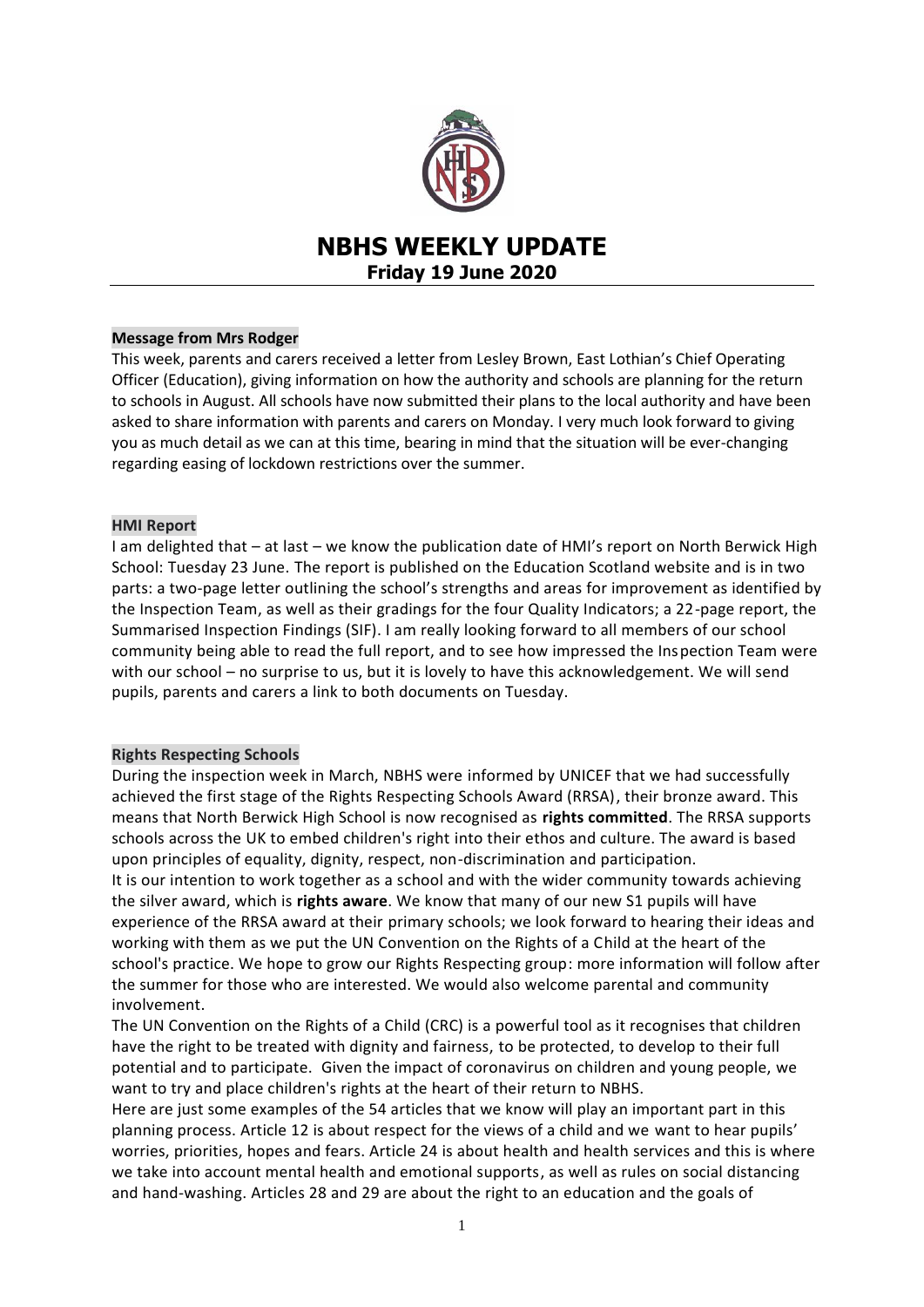education; engagement and fulfilment of our pupils' potential is at the heart of these rights, especially with home learning. Finally, given the reports of the unlawful killing of George Floyd and the protests that followed, this has led many of us to reflect on our own communities and how we could and should be doing more. Article 2, the right to non- discrimination, applies to every child without discrimination, whatever their ethnicity, gender, religion, language, abilities or any other status, whatever they think or say, whatever their family background.

We hope that, as we work towards the silver award, pupils will be even more familiar with their rights and be proactive in school and beyond to facilitate changes that will benefit themselves and others.

We would like to thank the PTA who have generously supported Rights Respecting Schools at North Berwick High School. Some of the money has been used for external staff training on the UNICEF Rights Respecting Schools bronze and silver awards. The additional funds will enable us to purchase new resources, as well as being used for activities arranged and delivered by our pupils. We have also been working closely with Kate Allen from Scotdec, who delivered a free training event on rights and global citizenship. We hope this partnership will continue as we work towards the silver award.

Verity Munro, Support for Learning Teacher

## **Health & Wellbeing Challenges**

Pupils and staff have been taking on some wellbeing challenges in the last couple of weeks and we hope to produce a collage and video of our attempts. Challenges range from attempting a 5k to writing a poem about lock down so hopefully there is something for everyone. This is entirely voluntary and pupils have been informed about how to submit any evidence. Some of the pictures, video clips and positive statements received so far are fantastic. There is still time to send something in and we will produce our video and collage for the last day of term to celebrate.

Any pictures, positive statements, work produced or video clips can be uploaded onto the Health & Wellbeing Challenges classroom, which every pupil has been invited to, by Thursday 25 June.

### **PTA News**

The winners in the May prize draw are Frances Hill (first prize: £50) and Samantha Fitzpatrick (second prize: £25). Congratulations to both! Thank you to everyone who already supports this valuable fundraiser. If you'd like to sign up please contact [ptanbhs@gmail.com.](mailto:ptanbhs@gmail.com) For an annual sub of just £18 your name gets entered into 12 monthly draws, with £75 of prize money each month!

### **DYW Summer Opportunities**

Parents/carers in Edinburgh, Midlothian and East Lothian and young people aged 16 and over are invited to find out more about Developing the Young Workforce's summer opportunities. The Developing the Young Workforce (DYW) team delivers Scotland's youth employment strategy and works with industry partners to better prepare young people for the world of work. Now more than ever it's vital that we work together to give young people the best chance of success for their futures. Over the summer, young people will be able to tap into a range of virtual activities and employability experiences that will enhance their understanding of the world of work and help them get industry ready. There are activities and resources suitable for young people of all ages from primary pupils to college students.

To find out how you can access these exciting industry offers sign up below to receive our exclusive summer bulletins. [https://edinburghchamber.us2.list-](https://edinburghchamber.us2.list-manage.com/subscribe?u=e15cd706530053679e4f89cd4&id=e6e08113c6)

[manage.com/subscribe?u=e15cd706530053679e4f89cd4&id=e6e08113c6](https://edinburghchamber.us2.list-manage.com/subscribe?u=e15cd706530053679e4f89cd4&id=e6e08113c6)